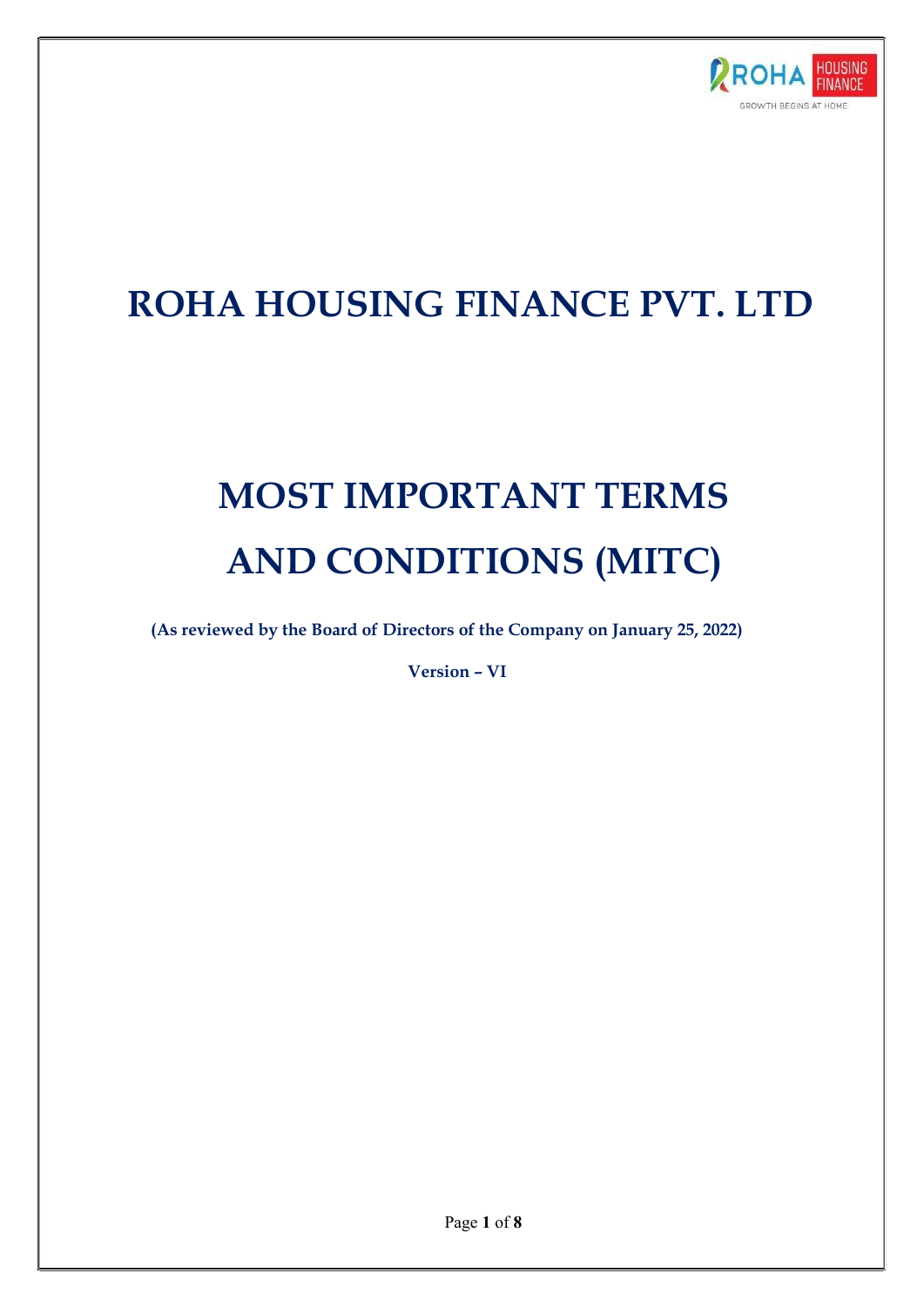

#### MOST IMPORTANT TERMS AND CONDITIONS (MITC)

 This Most Important Terms and Conditions (MITC) document is being prepared keeping in view the Appendix XII (b) of the Reserve Bank of India Master Direction – Non-Banking Financial Company – Housing Finance Company (Reserve Bank) Directions, 2021 having reference number RBI/2020-21/73, DOR.FIN.HFC.CC.No.120/03.10.136/2020-21 dated February 17, 2021 applicable for all Housing Finance Company.

The Most Important Terms and Conditions (MITC) of loan between the borrower and Roha Housing Finance Private Limited (hereinafter referred as RHFPL) having its registered office at JJT House, Plot No. A/44-45, Road No. 2, MIDC, Andheri East, Mumbai 400 093 (hereinafter referred to as "RHFPL") are agreed upon and mentioned below.

#### 1. Loan :

Loan is sanctioned basis a combination of several factors like repayment capacity, collateral security, past and present credit history and other risk parameters. Borrower(s) is/ are advised to refer to the loan agreement to know the loan amount sanctioned and other details hereto.

#### 2. Rate of Interest:

#### i. Type (Fixed or Floating or Semi-Fixed) :

RHFPL offers Fixed, Floating or Semi-Fixed rate loans to its Borrower. Fixed interest rate loan is where the interest rate doesn't fluctuate during the fixed rate period of the loan. Floating interest rate loan does not have a fixed rate of interest over the life of the loan. The interest rates can change with the change in pre-determined fixed / reference rate. Semi-Fixed rate loan is of fixed rate of interest during initial years and floating rate of interest thereafter. Borrower(s) is/ are advised to refer to the loan agreement to know the period of fixed and variable rate period of loan sanctioned.

#### ii. Interest Chargeable:

Floating Rate of Interest is computed with reference to the RHFPL-Reference Rate (RRR) of RHFPL together with the margin, if any, as specified in detail in the loan agreement.

#### iii. Moratorium or Subsidy : RHFPL do not offer Interest Moratorium or any Subsidy on its Borrower.

#### iv. Date of reset of interest :

Interest Rate Reset Revision (RRR) Cycle is quarter of English Calendar year beginning from first day of January, April, July, and October of each year. RRR will be reset on the first day of the quarter following the month in which the RRR is changed. This will be applicable in loan on floating rate of interest.

#### v. Modes of Communication of changes in interest rate:

Any change in RRR would be duly communicated to the borrower at the contact

Page 2 of 8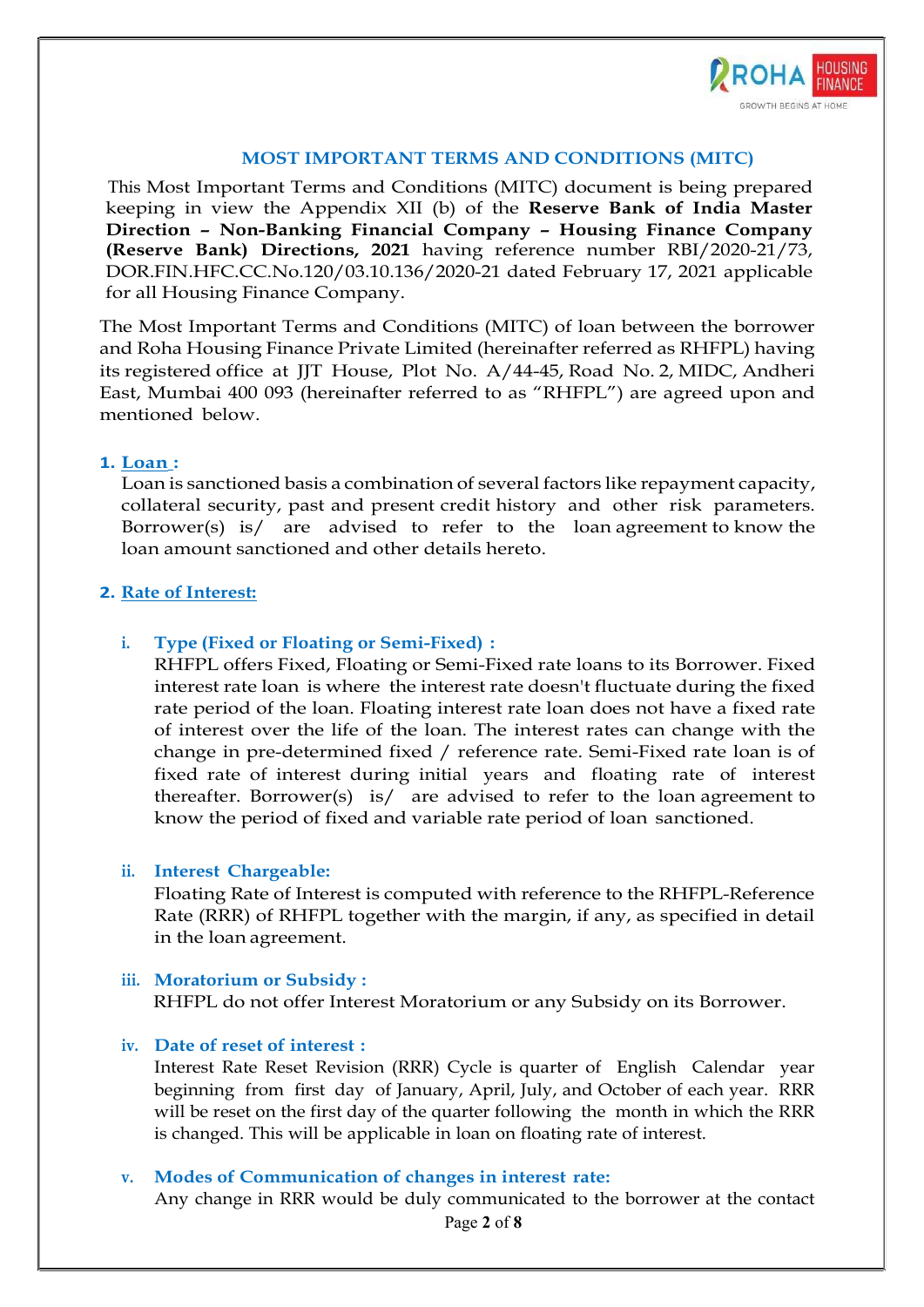

details provided by the borrower to the Lender through SMS/ E-mail/ Courier or any other electronic mode prevalent for the time being.

3. Installment types: Monthly.

#### 4. Loan Tenor:

RHFPL offers loan ranging in tenor from 1 year up to 30 years depending on a combination of various parameters like age of borrower, loan product, collateral security etc. Borrower(s) is/ are advised to refer the loan agreement to know the loan tenor sanctioned.

# 5. Purpose of the Loan:

The RHFPL offers a variety of loan options depending on the requirement of the Borrower like Home Loan for Purchase or Construction or Renovation or Loan against Property or Loan for Purchase of Plot/Commercial Property etc. Borrower(s) is/ are advised to refer the loan agreement to know the Purpose of Loan sanctioned.

# 6. Fee and Other Charges

The charges/ fees as more particularly described in the Annexure A hereinbelow are as on date of the loan agreement and are subject to change from time to time. For latest updated details of applicable fee and other charges, please refer to the RHFPL's official Website www.rohahousing.com. All applicable fees & charges are subject to levy of applicable and is payable in addition to the fees/ charges.

Fee Refundable if loan not sanctioned/ disbursed: Initial Login Fee paid by customer for availing the loan is non-refundable.

#### 7. Security/ Collateral for the Loan:

Security of the loan would generally be security interest on the property being financed and/ or any other additional security in the nature of additional property/ Guarantors as may be mandated by RHFPL. Borrower(s) is/ are advised to refer the Facility agreement and sanction letter to know the security details of the loan sanctioned.

#### 8. Insurance of the property/Borrower:

- i. The Borrower shall keep all properties under security insured with comprehensive insurance policy which is at least equivalent to the loan outstanding at any point of time during the pendency of the loan and RHFPL will be the sole beneficiary under said policy/policies till the outstanding under the loan facility.
- ii. The Borrower shall keep his/their life insured equivalent to loan outstanding at any point of time during the pendency of the loan with RHFPL as the sole beneficiary under said policy/policies

#### 9. Conditions for Disbursement of the loan: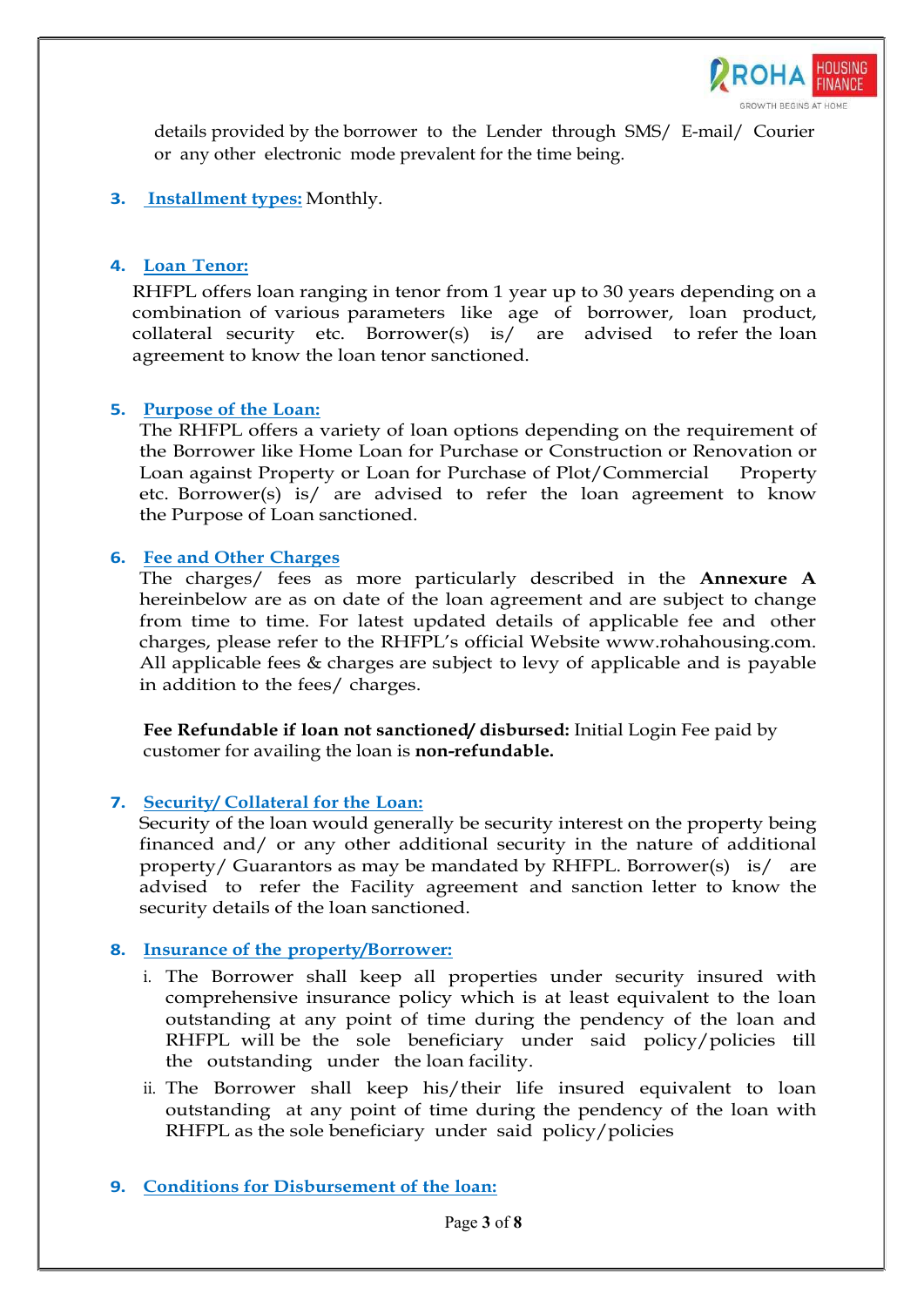

RHFPL shall not disburse any loan to the Borrower unless the conditions mentioned in the sanction letter and loan agreements are compiled with to the satisfaction and sole discretion of RHFPL few of which are as given below:

- The Borrower must fulfill the RHFPL's requirement of credit worthiness.
- Execution of loan agreement and such other ancillary documents.
- Submission of cheques/ NACH/ etc. any other clearing system in force for the time being towards repayment of installments creation of security in favour of RHFPL.
- Utilisation of disbursement should be as perthe end-use specified
- The Borrower must disclose every material fact which may affect the Borrower loan proposal.
- Submission of all relevant documents as mentioned by RHFPL in the Loan Documents.
- Legal & technical assessment of the property provided as Security.
- Payment of own contribution by the Borrower(s) (total cost/expense of flat/property less the Loan amount),as specified in the Disbursement Letter.
- Providing adequate utilization proof of the Loan.
- Undertaking by the Borrower to regularly provide RHFPL information,  $\blacksquare$ including details  $\blacksquare$ regarding progress/delay in construction, any major damage to the Security, change in employment/ contact details, non-payment of taxes pertaining to property, etc.
- The construction is being undertaken as per the approved plans.
- The Borrower(s) has satisfied himself/herself that required approvals for the project have been obtained by the developer.
- All required approvals for the property have been obtained and are available with the seller in case the property is being purchased in resale.

#### 10. Repayment of Loan & Interest:

Repayment of Loan to be by way, of pre-EMI/ EMI during the entire tenor of the Loan as per terms outlined in the loan agreement. Borrower is advised to refer to the loan agreement for details of repayment, in Equated Monthly Installments (EMI/ Pre-EMl) or other payments, EMI cycle, due dates etc. Any change in the RRR/ EMI would be communicated in advance as per clause 2(v) above of MITC.

#### 11. Brief on procedure to be followed for Recovery of Overdue :

On the occurrence of Event of Default as mentioned in the loan agreement, the Borrower will be sent reminder from time to time for payment of the outstanding amount on his loan account by Telephone, E-mail, Courier, SMS and/ or to the third parties appointed for collection purposes to remind, follow-up and collect dues.

The Collection methodology broadly includes the following:

#### a. Tele-Calling:

It involves contacting the Borrower over the phone and making them aware about the missed due date and requesting to pay the arrears at the earliest.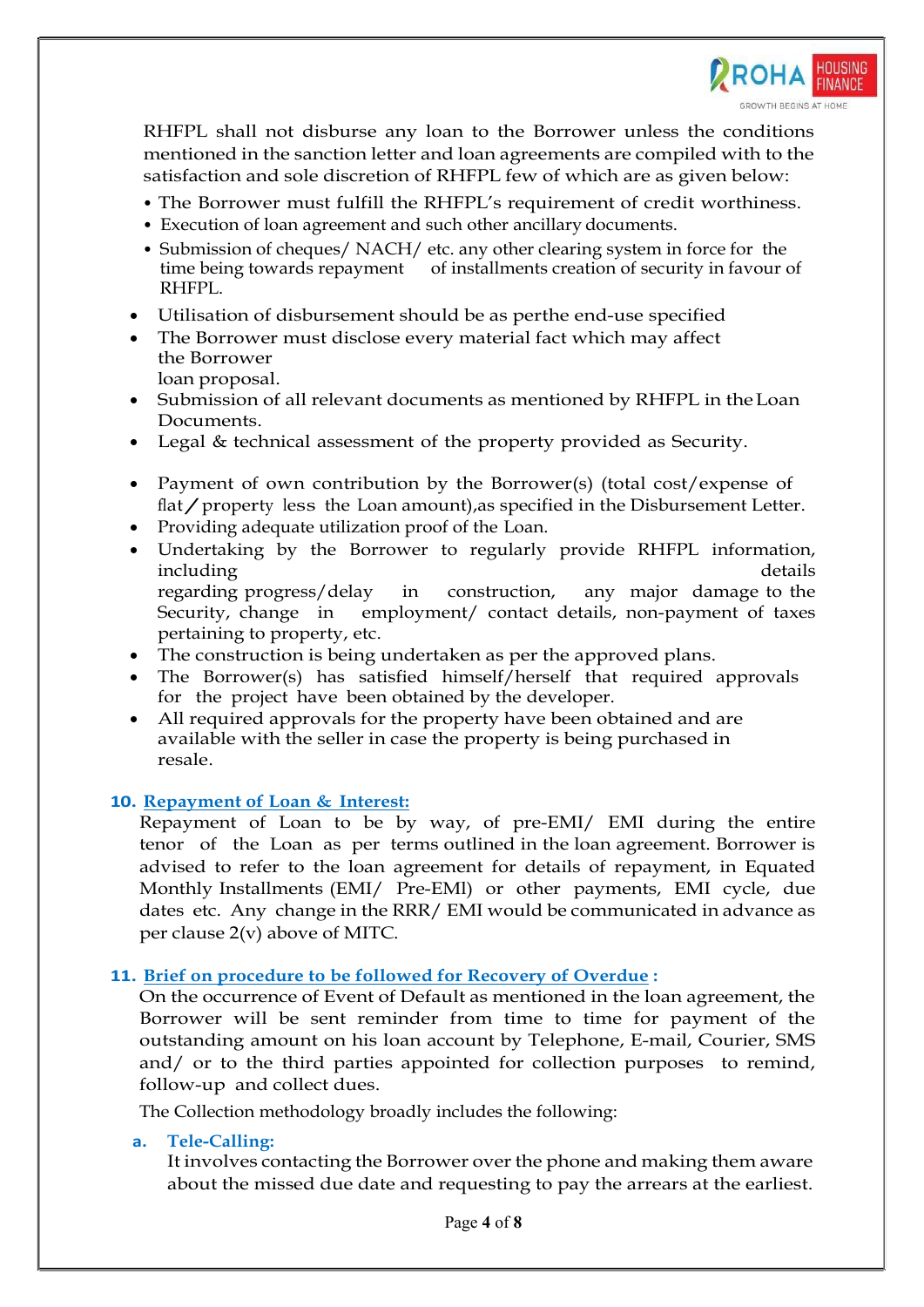

#### b. Field Collection:

It involves meeting the Borrower and collecting the payment of the amount due. The activity shall be carried out through employees of RHFPL or authorized representatives. The payment would be collected either in cash or in the form of a cheque/ DD against the valid receipt only which will be issued to Borrower.

# c. Legal Action:

Legal action shall be taken based on circumstances of each delinquent account, as per the policy of RHFPL and pursuant to the provision of applicable laws. Hence, RHFPL shall use a judicious mix of field visit, written communication and legal action to ensure proper and effective coverage for the different category of delinquent account.

# 12. Annual Outstanding Balance Statement:

The Lender will issue the Annual Outstanding Balance Statement along with Annual Income Tax Certificate for the preceding Financial Year to all Home Loan Borrower in the first quarter of every financial year(if required).

# 13. Customer Services:

- a) Borrower can visit the Service Branch during visiting hours of 10:00 am to 6:00 pm from Monday to Friday (Except on Public Holidays).
- b) Borrower can contact our Call Centre at 1800-266-2111 (toll free) between 10:00 am – 6:00 pm from Monday to Friday (Except Public Holidays).
- c) Borrower can reach to Customer Service vide e-mail: customerservices@rohagroup.com

Indicative Timelines of common request servicing:

- i) Loan account statement 7 working days from date of request
- ii) Photocopy of the title documents 14 working days from date of request
- iii) Return of original documents on closure/ transfer of loan 20 working days from date of request

# 14. Grievance Redressal:

Any customer having a grievance/ complaint/ feedback with respect to the product and services offered by Roha Housing Finance Private Limited (hereinafter referred to as 'the Company') may write to the Company's Customer Service Department through any of the following channels:

Call at 1800 266 2111

Email ID: customerservices@rohagroup.com

You may write a letter at the address- Unit no 1117 & 1118, 11th Floor, World Trade Tower, Sector 16, Noida-201301.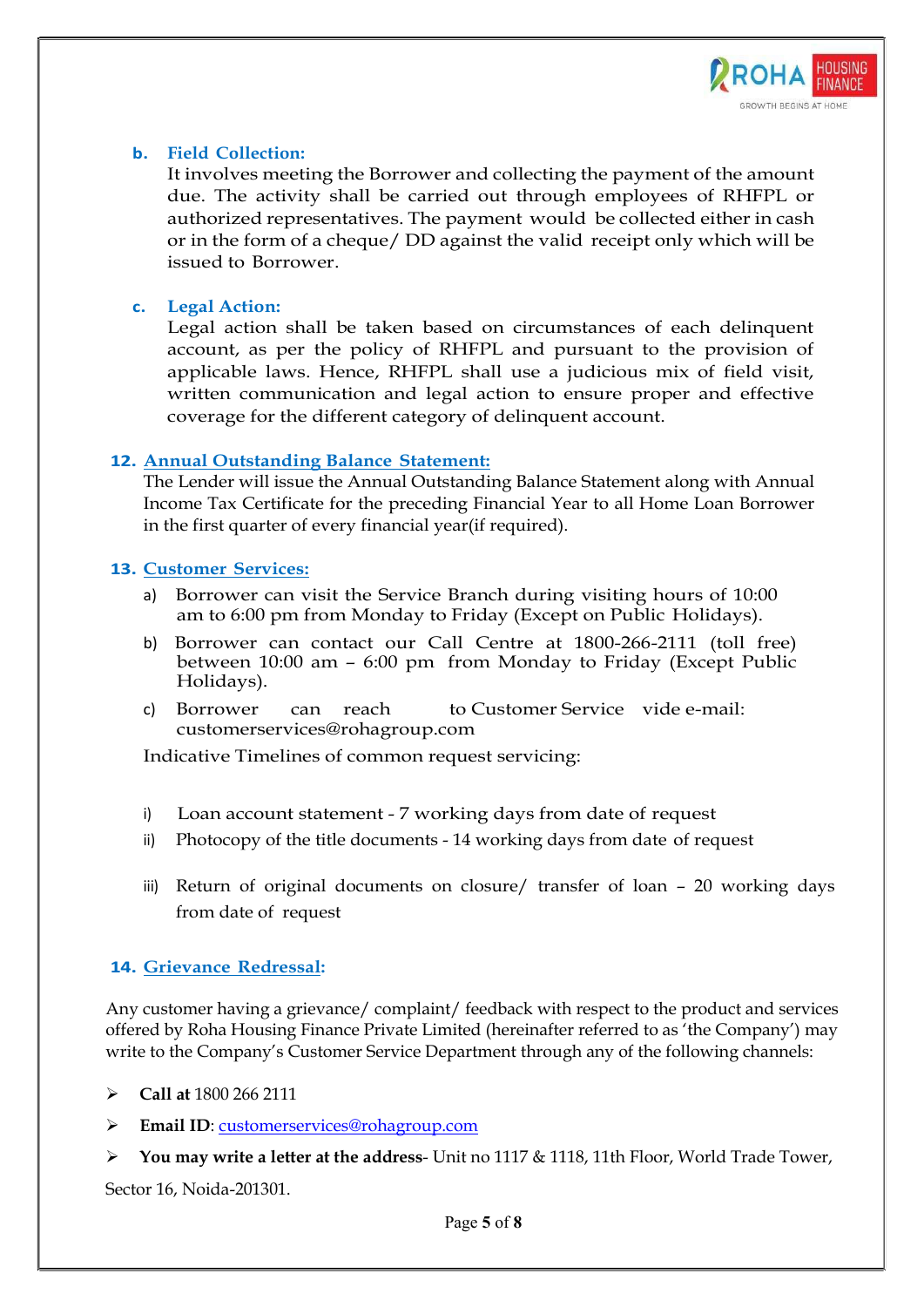

#### Website: www.rohahousing.com

#### How a complaint should be made:

In order to resolve queries and complaints/ grievances, the Company laid down the following Grievance Redressal Mechanism.

Level 1: Modes of Raising Complaint: A customer may raise complaint in writing, orally, electronically or over telephone:

| Complaint in | A complaint book is available at the branches. A customer can obtain it |  |  |
|--------------|-------------------------------------------------------------------------|--|--|
| Person       | from the branch and record his / her grievances therein.                |  |  |
| Call us      | Complaints can also be logged at Call Centre on toll free number of the |  |  |
|              | company at 1800 266 2111                                                |  |  |
| Email        | customerservices@rohagroup.com                                          |  |  |
| Write to us  | Customer care Cell, Roha Housing Finance Private Limited, Unit no 1117  |  |  |
|              | & 1118, 11th Floor, World Trade Tower, Sector 16, Noida-201301.         |  |  |
| Website      | www.rohahousing.com                                                     |  |  |

It is the duty of the customer to provide Loan Account Number, Reference no. provided by the Company, details of Feedback/ Suggestion/ Complaint and valid phone no. & e-mail ID while communicating with the Company. If a complaint is received from customer in writing, the Company shall send an acknowledgement/response within a week. If more time is required, the Company will inform the customer expected timeline. The acknowledgement shall contain the name & designation of the official who will deal with the grievance.

If the complaint is relayed over phone at the Company's designated telephone helpdesk or customer service number, the Company shall provide to the customer a complaint reference number and keep him/her informed of the progress within a week's time. If more time is required, the Company will inform the customer expected timeline.

After examining the matter, the Company will send final response or explain why the company needs more time to respond and shall endeavor to do so within 6 weeks of receipt of complaint and shall inform the customer mechanism to take the complaint further if he/ she is still not satisfied.

#### Level 2:

If the resolution of complaint provided at level 1 does not meet expectation or response is not received within the defined timescales; the customer can escalate complaint to grievances@rohagroup.com

At this level, a complaint is expected to be responded within 7 working days of receipt of complaint.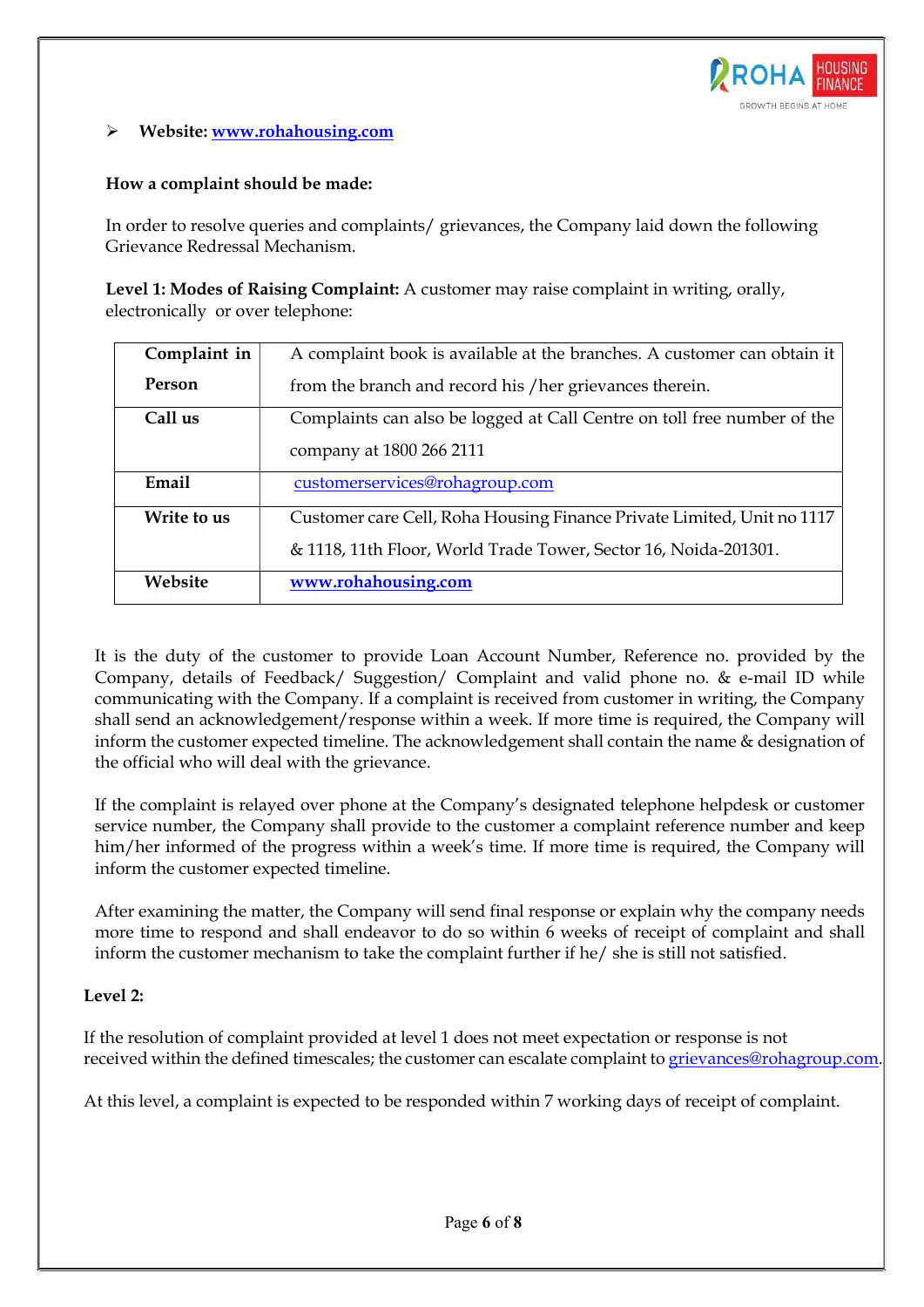

| Email       | grievances@rohagroup.com                                        |
|-------------|-----------------------------------------------------------------|
| Write to us | Grievance Redressal Cell, Roha Housing Finance Private Limited, |
|             | Unit no 1117 & 1118, 11th Floor, World Trade Tower, Sector 16,  |
|             | Noida-201301.                                                   |
| Website     | www.rohahousing.com                                             |

# Level 3:

 If the resolution of complaint provided at level 2 does not meet expectation or response is not received within the defined timescales, such complaints may be escalated to the below mentioned person:

Mr. Sunil Kapoor Roha Housing Finance Private Limited Unit no 1117 & 1118, 11th Floor, World Trade Tower, Sector 16, Noida-201301 Email: ceo.hf@rohagroup.com

At this level, a complaint is expected to be responded within 7 working days of receipt of complaint.

# Level 4:

In case, a complaint is not redressed or the customer is dissatisfied with the response received, the customer may approach the Complaint Redressal Cell of the National Housing Bank by lodging its complaint in online mode at the link https://grids.nhbonline.org.in OR in offline/ physical mode by post, to the following address:

The Complaint Redressal Cell, Department of Regulation and Supervision, National Housing Bank, 4th Floor, Core- 5A, India Habitat Centre, Lodhi Road, New Delhi-110003

The complaint can also be e-mailed at crcell@nhb.org.in

The above Grievance Redressal Mechanism will be displayed clearly in all of the Company's offices/ branches and on the website. The Board will be provided with periodical review of the compliance of the Fair Practices Code and the functioning of the grievances redressal mechanism at various level.

These MITC shall be governed by the Laws of India. It is hereby agreed that for detail terms and conditions of the Loan, the parties hereto shall refer to and rely upon the loan and other security documents executed/to be executed by them.

The above terms and conditions have been read by the Borrower / read over to the borrower, understood and agreed upon Borrower.